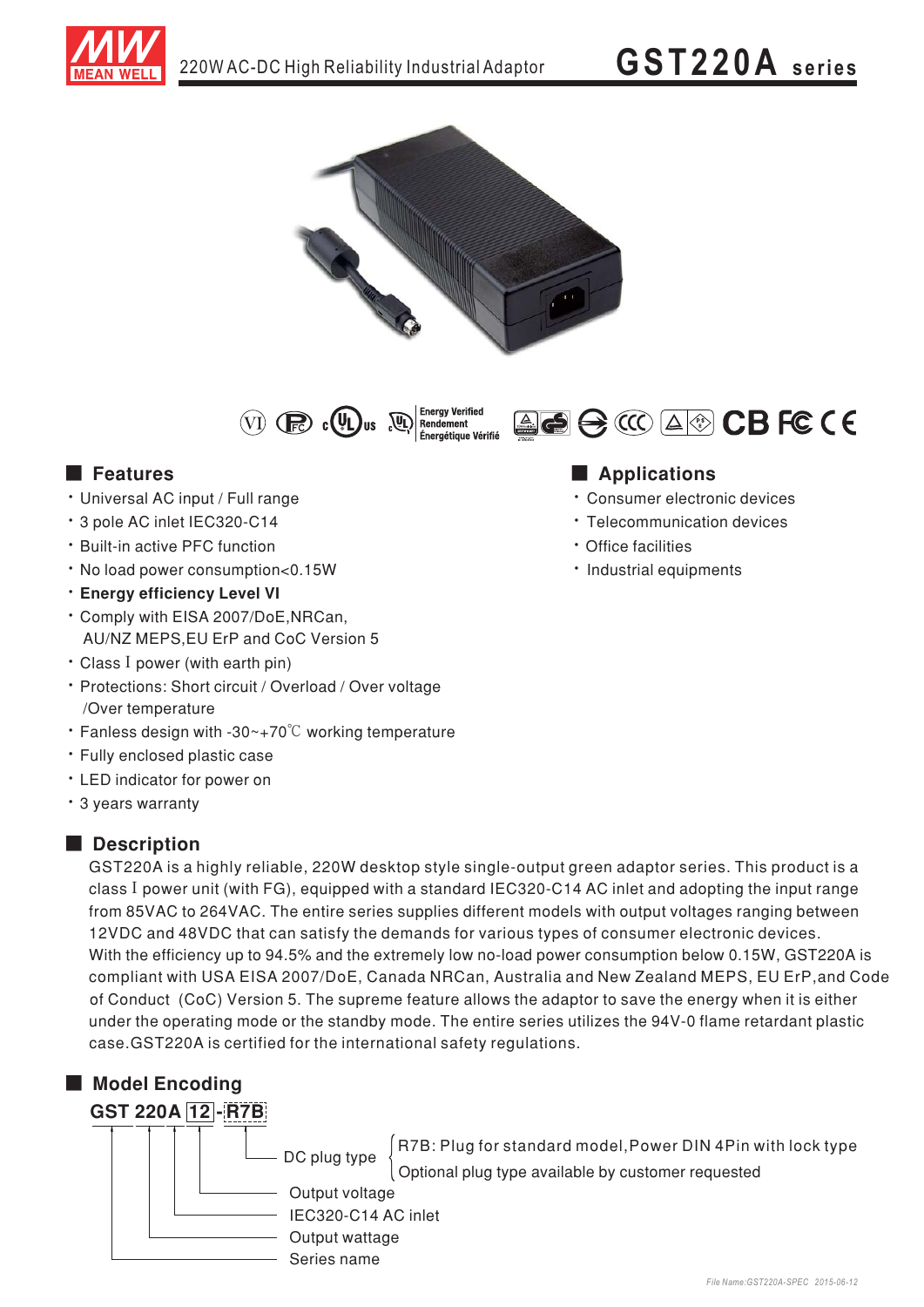

# **GST220A series**

### **SPECIFICATION**

| ORDER NO.           |                                                                                                                                                                                                                                                                                                                                                                                                                                                                                                                                                                                                                                                                                                                                                                                                                                                                                                                                                                                                                                                 | GST220A12-R7B                                                                                                    | GST220A15-R7B                                                                         | GST220A20-R7B | GST220A24-R7B   | GST220A48-R7B |  |
|---------------------|-------------------------------------------------------------------------------------------------------------------------------------------------------------------------------------------------------------------------------------------------------------------------------------------------------------------------------------------------------------------------------------------------------------------------------------------------------------------------------------------------------------------------------------------------------------------------------------------------------------------------------------------------------------------------------------------------------------------------------------------------------------------------------------------------------------------------------------------------------------------------------------------------------------------------------------------------------------------------------------------------------------------------------------------------|------------------------------------------------------------------------------------------------------------------|---------------------------------------------------------------------------------------|---------------|-----------------|---------------|--|
|                     | <b>SAFETY MODEL NO.</b>                                                                                                                                                                                                                                                                                                                                                                                                                                                                                                                                                                                                                                                                                                                                                                                                                                                                                                                                                                                                                         | GST220A12                                                                                                        | GST220A15                                                                             | GST220A20     | GST220A24       | GST220A48     |  |
| <b>OUTPUT</b>       | Note.2 12V<br><b>DC VOLTAGE</b>                                                                                                                                                                                                                                                                                                                                                                                                                                                                                                                                                                                                                                                                                                                                                                                                                                                                                                                                                                                                                 |                                                                                                                  | 15V                                                                                   | <b>20V</b>    | 24 <sub>V</sub> | 48V           |  |
|                     | <b>RATED CURRENT</b>                                                                                                                                                                                                                                                                                                                                                                                                                                                                                                                                                                                                                                                                                                                                                                                                                                                                                                                                                                                                                            | 15A                                                                                                              | 13.4A                                                                                 | 11A           | 9.2A            | 4.6A          |  |
|                     | <b>CURRENT RANGE</b>                                                                                                                                                                                                                                                                                                                                                                                                                                                                                                                                                                                                                                                                                                                                                                                                                                                                                                                                                                                                                            | $0 - 15A$                                                                                                        | $0 - 13.4A$                                                                           | $0 - 11A$     | $0 - 9.2A$      | $0 - 4.6A$    |  |
|                     | RATED POWER (max.)                                                                                                                                                                                                                                                                                                                                                                                                                                                                                                                                                                                                                                                                                                                                                                                                                                                                                                                                                                                                                              | <b>180W</b>                                                                                                      | 201W                                                                                  | 220W          | 221W            | 221W          |  |
|                     | RIPPLE & NOISE (max.) Note.3 80mVp-p                                                                                                                                                                                                                                                                                                                                                                                                                                                                                                                                                                                                                                                                                                                                                                                                                                                                                                                                                                                                            |                                                                                                                  | 100mVp-p                                                                              | 150mVp-p      | 180mVp-p        | 240mVp-p      |  |
|                     | <b>VOLTAGE TOLERANCE Note.4</b> $\pm$ 5.0%                                                                                                                                                                                                                                                                                                                                                                                                                                                                                                                                                                                                                                                                                                                                                                                                                                                                                                                                                                                                      |                                                                                                                  | ±5.0%                                                                                 | ±4.0%         | ±3.0%           | ±2.0%         |  |
|                     | <b>LINE REGULATION</b>                                                                                                                                                                                                                                                                                                                                                                                                                                                                                                                                                                                                                                                                                                                                                                                                                                                                                                                                                                                                                          | Note.5 $\pm$ 1.0%                                                                                                | ±1.0%                                                                                 | ±1.0%         | ±1.0%           | ±1.0%         |  |
|                     | <b>LOAD REGULATION</b>                                                                                                                                                                                                                                                                                                                                                                                                                                                                                                                                                                                                                                                                                                                                                                                                                                                                                                                                                                                                                          | ±5.0%                                                                                                            | ±5.0%                                                                                 | ±4.0%         | ±3.0%           | ±2.0%         |  |
|                     | <b>SETUP, RISE TIME</b>                                                                                                                                                                                                                                                                                                                                                                                                                                                                                                                                                                                                                                                                                                                                                                                                                                                                                                                                                                                                                         | Note.6 2000ms, 50ms / 230VAC<br>2000ms, 50ms / 115VAC at full load                                               |                                                                                       |               |                 |               |  |
|                     | <b>HOLD UP TIME (Typ.)</b>                                                                                                                                                                                                                                                                                                                                                                                                                                                                                                                                                                                                                                                                                                                                                                                                                                                                                                                                                                                                                      | 20ms / 230VAC<br>20ms / 115VAC at full load                                                                      |                                                                                       |               |                 |               |  |
|                     | <b>VOLTAGE RANGE</b>                                                                                                                                                                                                                                                                                                                                                                                                                                                                                                                                                                                                                                                                                                                                                                                                                                                                                                                                                                                                                            | Note.7 $85 - 264$ VAC<br>120~370VDC                                                                              |                                                                                       |               |                 |               |  |
| <b>INPUT</b>        | <b>FREQUENCY RANGE</b>                                                                                                                                                                                                                                                                                                                                                                                                                                                                                                                                                                                                                                                                                                                                                                                                                                                                                                                                                                                                                          | $47 \sim 63$ Hz                                                                                                  |                                                                                       |               |                 |               |  |
|                     | <b>POWER FACTOR (Typ.)</b>                                                                                                                                                                                                                                                                                                                                                                                                                                                                                                                                                                                                                                                                                                                                                                                                                                                                                                                                                                                                                      | PF>0.91 / 230VAC<br>PF>0.98 / 115VAC at full load                                                                |                                                                                       |               |                 |               |  |
|                     | <b>EFFICIENCY (Typ.)</b>                                                                                                                                                                                                                                                                                                                                                                                                                                                                                                                                                                                                                                                                                                                                                                                                                                                                                                                                                                                                                        | 90%                                                                                                              | 90%                                                                                   | 92%           | 93.5%           | 94.5%         |  |
|                     | <b>AC CURRENT (Typ.)</b>                                                                                                                                                                                                                                                                                                                                                                                                                                                                                                                                                                                                                                                                                                                                                                                                                                                                                                                                                                                                                        | 4A/115VAC<br>2A/230VAC                                                                                           |                                                                                       |               |                 |               |  |
|                     | <b>INRUSH CURRENT (max.)</b>                                                                                                                                                                                                                                                                                                                                                                                                                                                                                                                                                                                                                                                                                                                                                                                                                                                                                                                                                                                                                    | 120A/230VAC                                                                                                      |                                                                                       |               |                 |               |  |
|                     | <b>LEAKAGE CURRENT(max.)</b>                                                                                                                                                                                                                                                                                                                                                                                                                                                                                                                                                                                                                                                                                                                                                                                                                                                                                                                                                                                                                    | 0.75mA / 240VAC                                                                                                  |                                                                                       |               |                 |               |  |
| <b>PROTECTION</b>   |                                                                                                                                                                                                                                                                                                                                                                                                                                                                                                                                                                                                                                                                                                                                                                                                                                                                                                                                                                                                                                                 | 105 ~ 135% rated output power                                                                                    |                                                                                       |               |                 |               |  |
|                     | <b>OVERLOAD</b>                                                                                                                                                                                                                                                                                                                                                                                                                                                                                                                                                                                                                                                                                                                                                                                                                                                                                                                                                                                                                                 | Protection type : Hiccup mode, recovers automatically after fault condition is removed                           |                                                                                       |               |                 |               |  |
|                     |                                                                                                                                                                                                                                                                                                                                                                                                                                                                                                                                                                                                                                                                                                                                                                                                                                                                                                                                                                                                                                                 | 105 ~ 135% rated output voltage                                                                                  |                                                                                       |               |                 |               |  |
|                     | <b>OVER VOLTAGE</b>                                                                                                                                                                                                                                                                                                                                                                                                                                                                                                                                                                                                                                                                                                                                                                                                                                                                                                                                                                                                                             | Protection type : Hiccup mode @ 10%load                                                                          |                                                                                       |               |                 |               |  |
|                     | <b>OVER TEMPERATURE</b>                                                                                                                                                                                                                                                                                                                                                                                                                                                                                                                                                                                                                                                                                                                                                                                                                                                                                                                                                                                                                         | Shut down o/p voltage, recovers automatically after temperature goes down                                        |                                                                                       |               |                 |               |  |
| <b>ENVIRONMENT</b>  | <b>WORKING TEMP.</b>                                                                                                                                                                                                                                                                                                                                                                                                                                                                                                                                                                                                                                                                                                                                                                                                                                                                                                                                                                                                                            | -30 ~ +70°C (Refer to "Derating Curve")                                                                          |                                                                                       |               |                 |               |  |
|                     | <b>WORKING HUMIDITY</b>                                                                                                                                                                                                                                                                                                                                                                                                                                                                                                                                                                                                                                                                                                                                                                                                                                                                                                                                                                                                                         | 20% ~ 90% RH non-condensing                                                                                      |                                                                                       |               |                 |               |  |
|                     | <b>STORAGE TEMP., HUMIDITY</b>                                                                                                                                                                                                                                                                                                                                                                                                                                                                                                                                                                                                                                                                                                                                                                                                                                                                                                                                                                                                                  | $-40 \sim +85^{\circ}$ C, 10 ~ 95% RH                                                                            |                                                                                       |               |                 |               |  |
|                     | <b>TEMP. COEFFICIENT</b>                                                                                                                                                                                                                                                                                                                                                                                                                                                                                                                                                                                                                                                                                                                                                                                                                                                                                                                                                                                                                        | $\pm$ 0.03% / °C (0~50°C)                                                                                        |                                                                                       |               |                 |               |  |
|                     | <b>VIBRATION</b>                                                                                                                                                                                                                                                                                                                                                                                                                                                                                                                                                                                                                                                                                                                                                                                                                                                                                                                                                                                                                                | 10 ~ 500Hz, 2G 10min./1cycle, period for 60min. each along X, Y, Z axes                                          |                                                                                       |               |                 |               |  |
|                     | <b>SAFETY STANDARDS</b>                                                                                                                                                                                                                                                                                                                                                                                                                                                                                                                                                                                                                                                                                                                                                                                                                                                                                                                                                                                                                         |                                                                                                                  | UL60950-1, CSA C22.2, TUV EN60950-1, BSMI CNS14336, CCC GB4943, PSE J60950-1 approved |               |                 |               |  |
| <b>SAFETY &amp;</b> | <b>WITHSTAND VOLTAGE</b>                                                                                                                                                                                                                                                                                                                                                                                                                                                                                                                                                                                                                                                                                                                                                                                                                                                                                                                                                                                                                        | I/P-O/P: 3KVAC I/P-FG: 2KVAC O/P-FG: SHORT<br>I/P-O/P:100M Ohms / 500VDC / 25 °C / 70% RH                        |                                                                                       |               |                 |               |  |
| <b>EMC</b>          | <b>ISOLATION RESISTANCE</b>                                                                                                                                                                                                                                                                                                                                                                                                                                                                                                                                                                                                                                                                                                                                                                                                                                                                                                                                                                                                                     |                                                                                                                  |                                                                                       |               |                 |               |  |
| (Note. 8)           | <b>EMC EMISSION</b>                                                                                                                                                                                                                                                                                                                                                                                                                                                                                                                                                                                                                                                                                                                                                                                                                                                                                                                                                                                                                             | Compliance to EN55022 class B, EN61000-3-2,3, FCC PART 15 / CISPR22 class B, CNS13438 class B, GB9254, GB17625.1 |                                                                                       |               |                 |               |  |
|                     | <b>EMC IMMUNITY</b>                                                                                                                                                                                                                                                                                                                                                                                                                                                                                                                                                                                                                                                                                                                                                                                                                                                                                                                                                                                                                             | Compliance to EN61000-4-2,3,4,5,6,8,11, light industry level, criteria A                                         |                                                                                       |               |                 |               |  |
|                     | <b>MTBF</b>                                                                                                                                                                                                                                                                                                                                                                                                                                                                                                                                                                                                                                                                                                                                                                                                                                                                                                                                                                                                                                     | 209.4K hrs min. MIL-HDBK-217F(25°C)                                                                              |                                                                                       |               |                 |               |  |
| <b>OTHERS</b>       | <b>DIMENSION</b>                                                                                                                                                                                                                                                                                                                                                                                                                                                                                                                                                                                                                                                                                                                                                                                                                                                                                                                                                                                                                                | 210*85*46mm (L*W*H)                                                                                              |                                                                                       |               |                 |               |  |
|                     | <b>PACKING</b>                                                                                                                                                                                                                                                                                                                                                                                                                                                                                                                                                                                                                                                                                                                                                                                                                                                                                                                                                                                                                                  | 1.1Kg; 12pcs/14.2Kg/0.96CUFT                                                                                     |                                                                                       |               |                 |               |  |
| CONNECTOR           | <b>PLUG</b>                                                                                                                                                                                                                                                                                                                                                                                                                                                                                                                                                                                                                                                                                                                                                                                                                                                                                                                                                                                                                                     | See page 3 : Other type available by customer requested                                                          |                                                                                       |               |                 |               |  |
|                     | CABLE                                                                                                                                                                                                                                                                                                                                                                                                                                                                                                                                                                                                                                                                                                                                                                                                                                                                                                                                                                                                                                           | See page 3 : Other type available by customer requested                                                          |                                                                                       |               |                 |               |  |
| <b>NOTE</b>         | 1. All parameters are specified at 230VAC input, rated load, 25 <sup>°</sup> C 70% RH ambient.<br>2. DC voltage: The output voltage set at point measure by plug terminal & 50% load.<br>3. Ripple & noise are measured at 20MHz by using a 12" twisted pair terminated with a 0.1uf & 47uf capacitor.<br>4. Tolerance: includes set up tolerance, line regulation, load regulation.<br>5. Line regulation is measured from low line to high line at rated load.<br>6. Length of set up time is measured at first cold start. Turning ON/OFF the power supply may lead to increase of the set up time.<br>7. Derating may be needed under low input voltage. Please check the derating curve for more details.<br>8. The power supply is considered as an independent unit, but the final equipment still need to re-confirm that the whole system complies with the<br>EMC directives. For guidance on how to perform these EMC tests, please refer to "EMI testing of component power supplies."<br>(as available on http://www.meanwell.com) |                                                                                                                  |                                                                                       |               |                 |               |  |